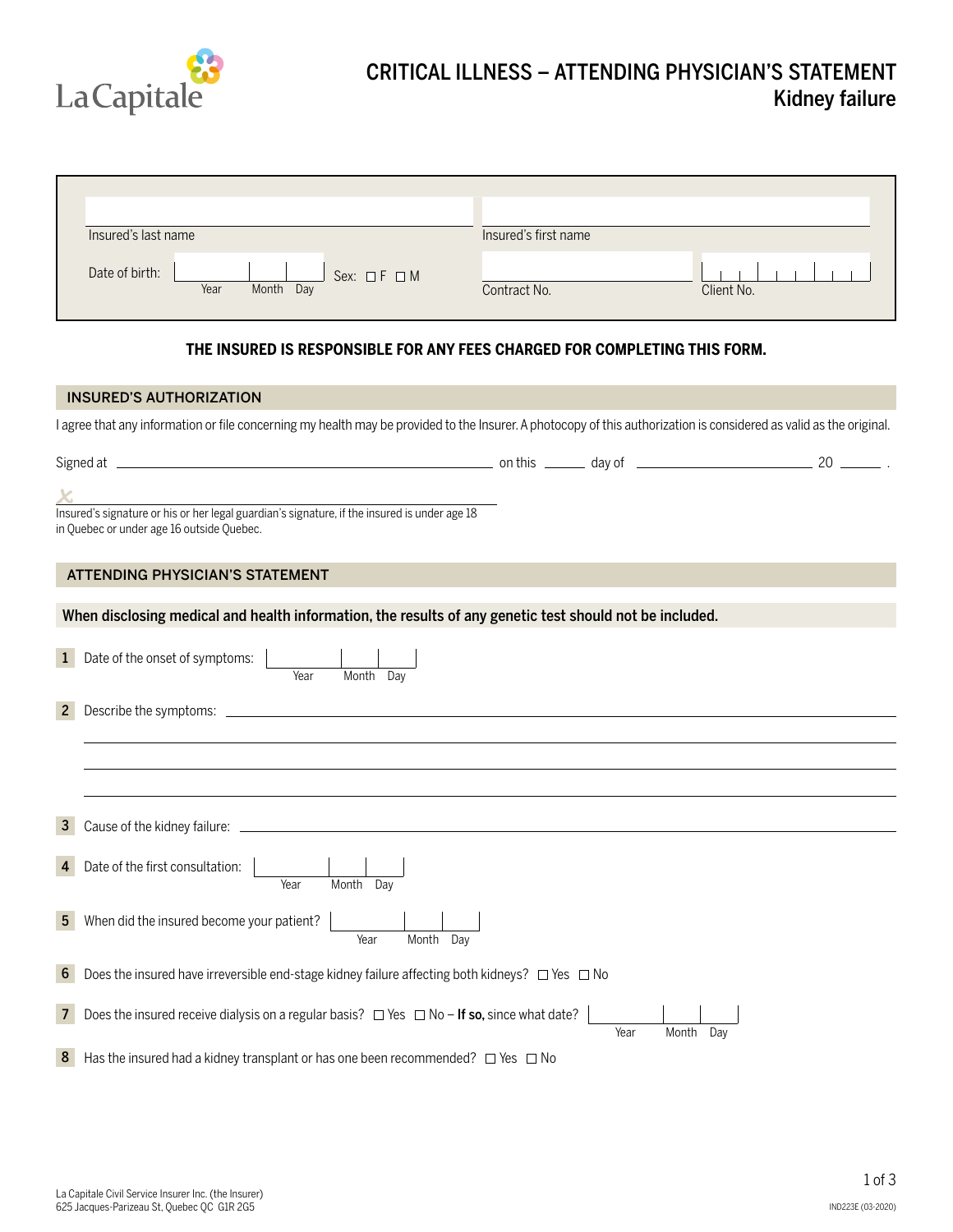

|    | ATTENDING PHYSICIAN'S STATEMENT (cont.)            |                            |                                                                                                                        |  |  |  |  |  |
|----|----------------------------------------------------|----------------------------|------------------------------------------------------------------------------------------------------------------------|--|--|--|--|--|
| 9  |                                                    |                            | If the insured had any predisposing conditions or kidney disease risk factors, describe and include dates:             |  |  |  |  |  |
|    |                                                    |                            |                                                                                                                        |  |  |  |  |  |
|    |                                                    |                            |                                                                                                                        |  |  |  |  |  |
|    |                                                    |                            |                                                                                                                        |  |  |  |  |  |
| 10 | Names and addresses of other physicians consulted: |                            |                                                                                                                        |  |  |  |  |  |
|    | Name                                               | <b>Address</b>             | Date of consultation                                                                                                   |  |  |  |  |  |
|    |                                                    |                            |                                                                                                                        |  |  |  |  |  |
|    |                                                    |                            | Year<br>Month<br>Day                                                                                                   |  |  |  |  |  |
|    |                                                    |                            | Year<br>Month<br>Day                                                                                                   |  |  |  |  |  |
|    |                                                    |                            | Year<br>Month<br>Day                                                                                                   |  |  |  |  |  |
| 11 |                                                    |                            | Names and addresses of hospitals or institutions the insured visited or to which the insured was admitted:             |  |  |  |  |  |
|    | Name (hospital or institution)                     | <b>Address</b>             | Length of hospitalization:                                                                                             |  |  |  |  |  |
|    |                                                    |                            | From<br>to<br>Year<br>Month<br>Year<br>Month<br>Day<br>Day                                                             |  |  |  |  |  |
|    |                                                    |                            |                                                                                                                        |  |  |  |  |  |
|    |                                                    |                            | From<br>to<br>Year<br>Month Day<br>Year<br>Month<br>Day                                                                |  |  |  |  |  |
|    |                                                    |                            | From<br>to<br>Year<br>Year<br>Day<br>Month<br>Day<br>Month                                                             |  |  |  |  |  |
|    |                                                    |                            |                                                                                                                        |  |  |  |  |  |
|    |                                                    |                            | 12 Have any of the insured's family members experienced an identical or similar illness? $\Box$ Yes $\Box$ No - If so: |  |  |  |  |  |
|    | Relationship to the insured                        | Description of the illness | Date and age when first diagnosed                                                                                      |  |  |  |  |  |
|    |                                                    |                            | Age:                                                                                                                   |  |  |  |  |  |
|    |                                                    |                            | Year<br>Month Day                                                                                                      |  |  |  |  |  |
|    |                                                    |                            | Age:<br>Year<br>Month Day                                                                                              |  |  |  |  |  |
|    |                                                    |                            |                                                                                                                        |  |  |  |  |  |
|    |                                                    |                            | Age:<br>Year<br>Month Day                                                                                              |  |  |  |  |  |